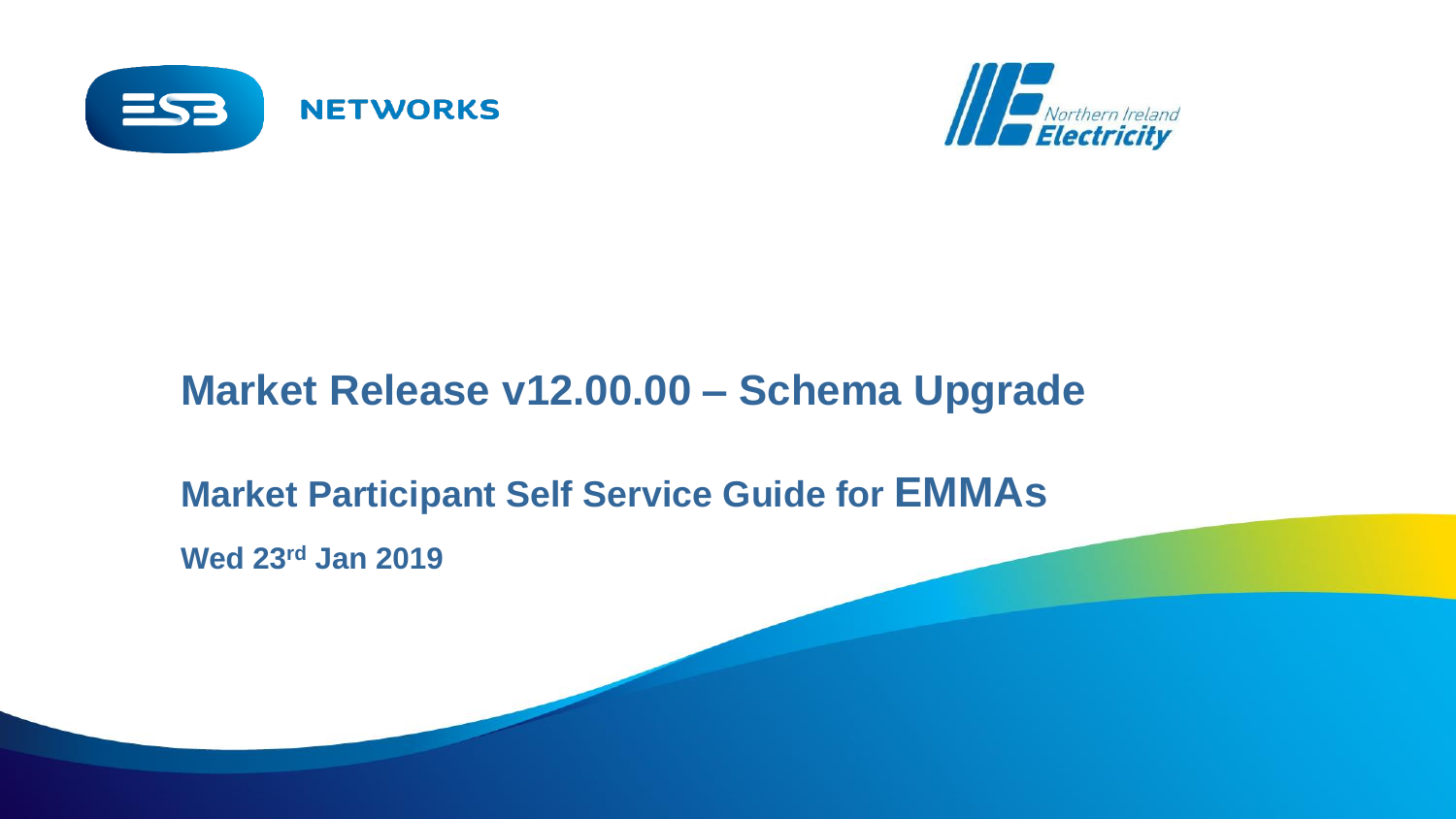

| <b>Topic</b>                                                        | <b>Organisation</b>                    | <b>Presenter</b>            |
|---------------------------------------------------------------------|----------------------------------------|-----------------------------|
| <b>Background</b>                                                   | <b>ESB Networks &amp; NIE Networks</b> | John Bracken & Gemma McHale |
| Self Service - Schema Upgrade Guide                                 | <b>ATOS</b>                            | <b>Enda Maguire</b>         |
| <b>Market Participants – Supports and</b><br><b>Recommendations</b> | <b>ATOS</b>                            | <b>Enda Maguire</b>         |
| <b>IPT – Upcoming Market Tasks</b>                                  | <b>RMDS</b>                            | <b>Patrick Moran</b>        |
| <b>Summary</b>                                                      | <b>ESB Networks &amp; NIE Networks</b> | John Bracken & Gemma McHale |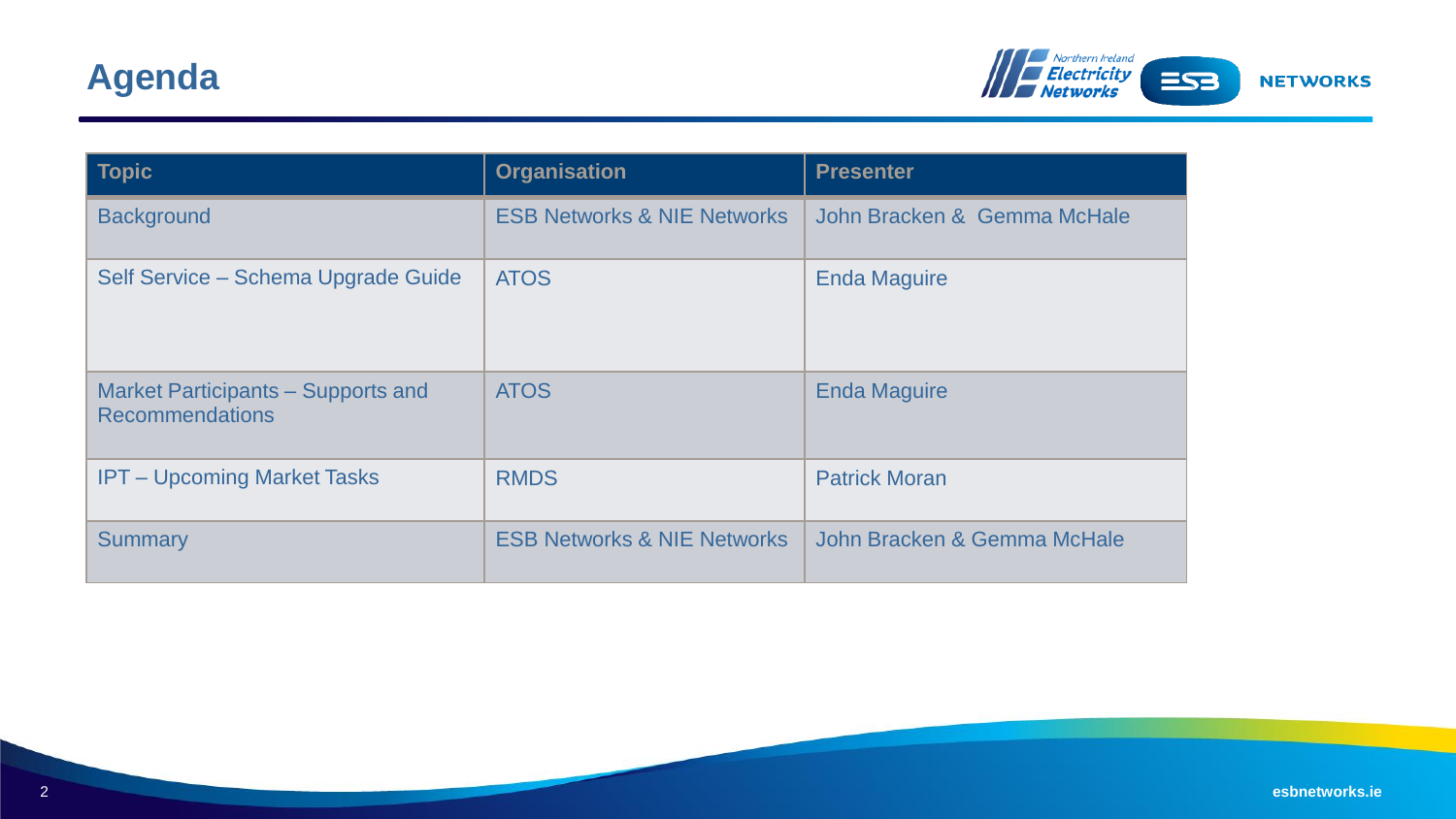### **Background**

**NETWORKS** 

- Market Release v12.00.00 due to go-live, Easter B/H weekend April 2019, will be the first time a new schema version will be deployed to the production EMMAs
- Schema Cutover Approach for IPT and Go-Live is based on a Market Participant 'self service' approach (i.e. Market Participants will need to update their own EMMAs with the new schema)
- This approach has been tested and agreed between ESB Networks and NIE Networks
- ESB Networks & NIE Networks briefed Self Service Approach to Market Participants W/B Mon 3rd Dec.
- To date, ReMCoDS have published the following:
	- $\circ$  Retail Market IPT Plan for Market Release V12.00.00 Thu 6<sup>th</sup> Dec <https://rmdservice.com/2018/08/08/assurance-ipt-preparation/>
	- o Market Participant Self Service Schema Update Rationale Thu 6th Dec [https://rmdsie.files.wordpress.com/2018/08/market-release-v12-rmds-ipt-plan-comms\\_-v-0-1.pdf](https://rmdsie.files.wordpress.com/2018/08/market-release-v12-rmds-ipt-plan-comms_-v-0-1.pdf)
	- $\circ$  Market Participant Self Service Schema Update Guide Wed 16<sup>th</sup> Jan Market Release V12.00.00 – [Market Participant Self Service Schema Upgrade –](https://rmdservice.com/2018/08/07/implementation-cutover/) Instruction Guide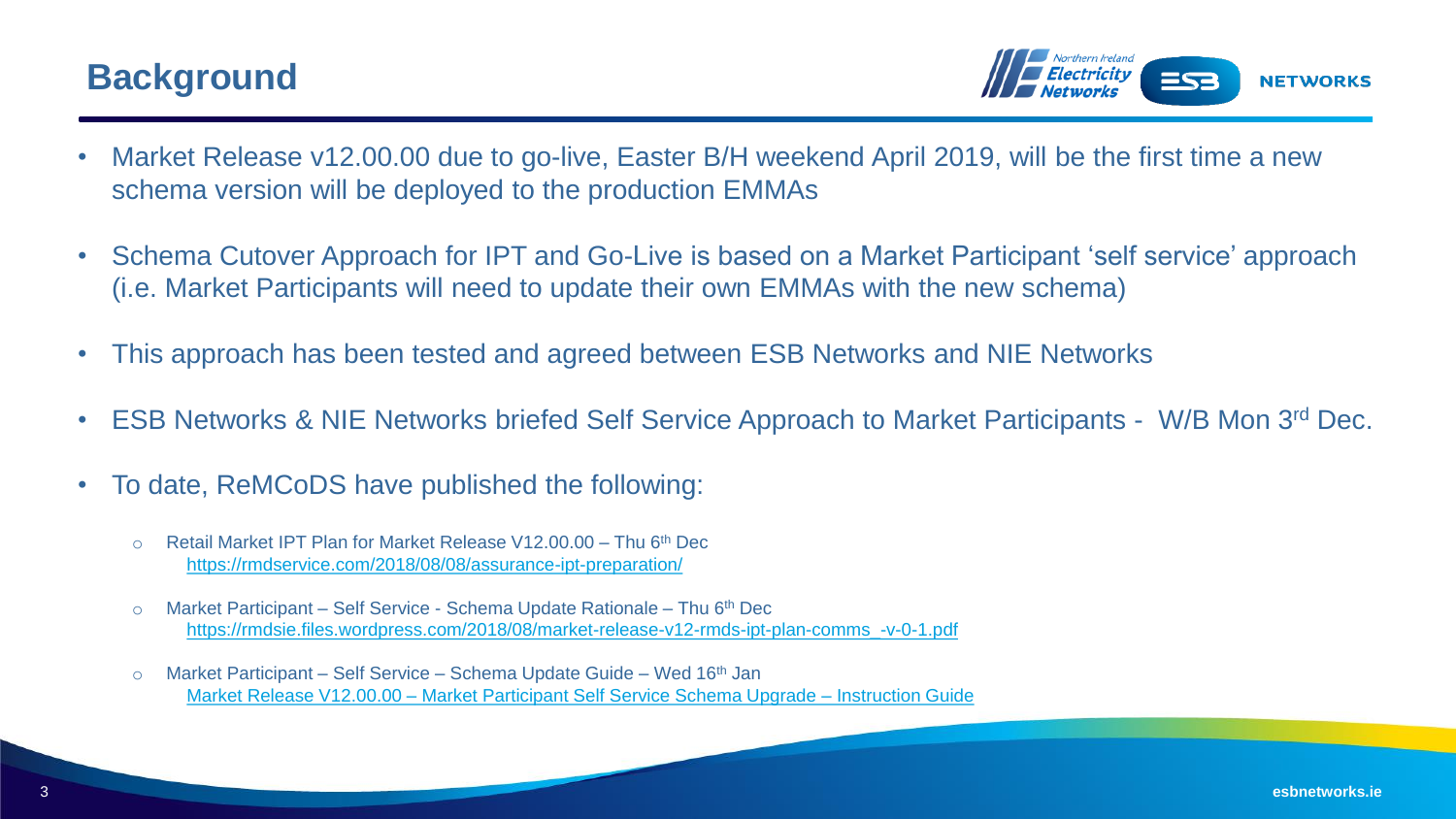

• Overdue - Confirm Connectivity for all IPT EMMAs @ V11.00.00 (999) (Tue 8<sup>th</sup> Jan)

[Walkthrough of Market Participant Self Service Schema Upgrade –](https://rmdservice.com/2018/08/07/implementation-cutover/) Instruction Guide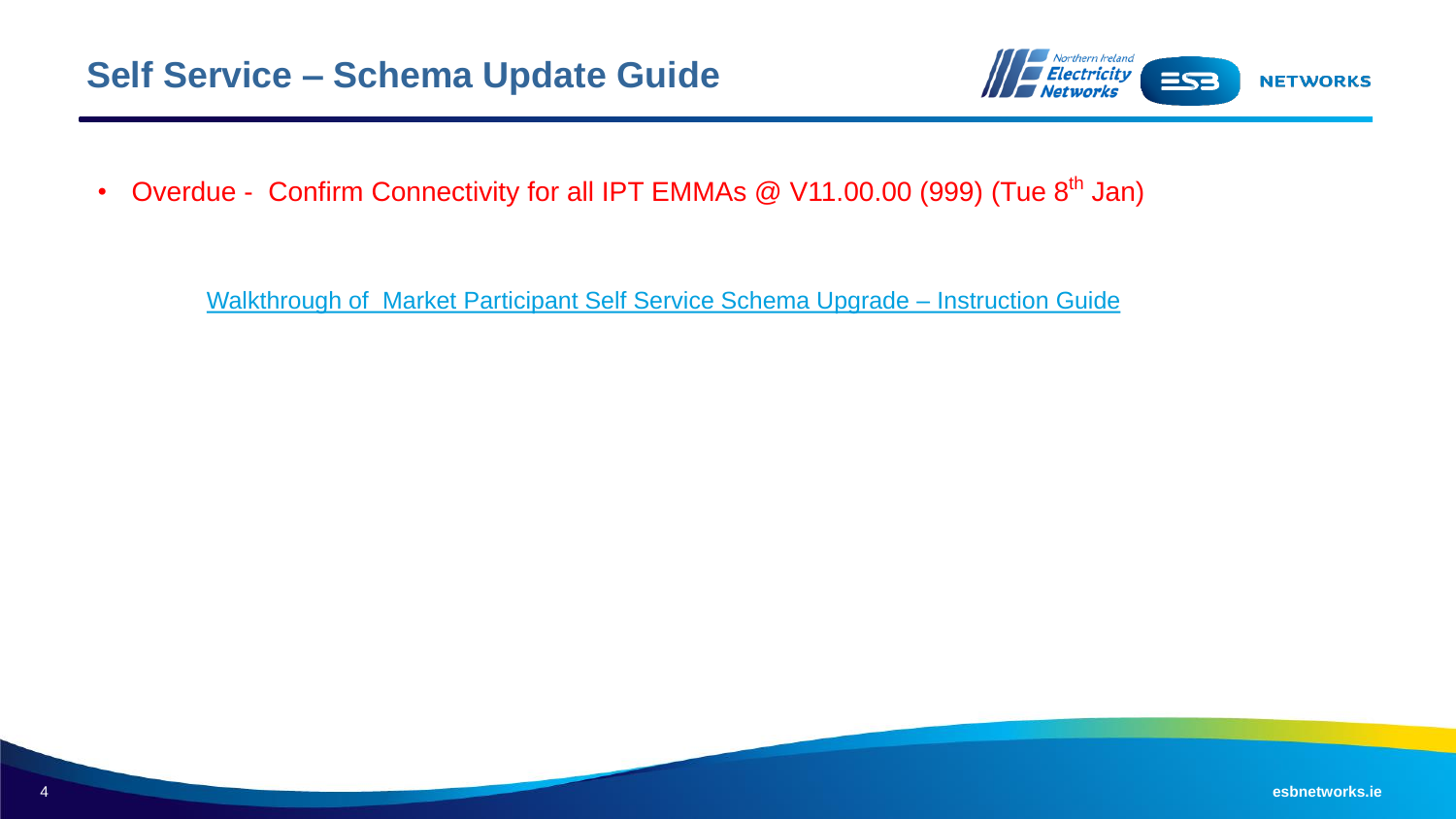#### Market Participant[s](http://www.google.ie/url?sa=i&rct=j&q=&esrc=s&source=images&cd=&cad=rja&uact=8&ved=0ahUKEwj525eDhbHMAhXjIMAKHeNeAZUQjRwIBw&url=http://www.nienetworks.co.uk/&psig=AFQjCNEhuE8RVsHI-oIRF-gKtHRUe3vHkA&ust=1461922813320943) – Supports & Recommendations  $ES<sub>3</sub>$

- Support will be provided by ATOS to Market Participants throughout the Schema Cutover window (i.e. for both IPT and Cutover)
- Schema Cutover Approach used during IPT will mirror eventual go-live as much as possible (i.e. will serve as 'Trial Run' for April 2019 Cutover)
- It is recommended that the same resources who execute the IPT Schema update on the Test EMMA do the same for Production EMMA at Cutover
- There will be a lessons learned exercise for the IPT EMMA update activity which will feed into Cutover readiness
- Timely and effective collaboration is required by all to ensure success of IPT and Cutover Timelines.
- Market Participants will be provided with specific slots within the schema cutover window for IPT and Cutover
- Market Participants should **not** carry out any changes to any EMMA in relation to the v12.00.00 Retail Market Release in advance of their scheduled slot or as instructed by ReMCoDS

**NETWORKS**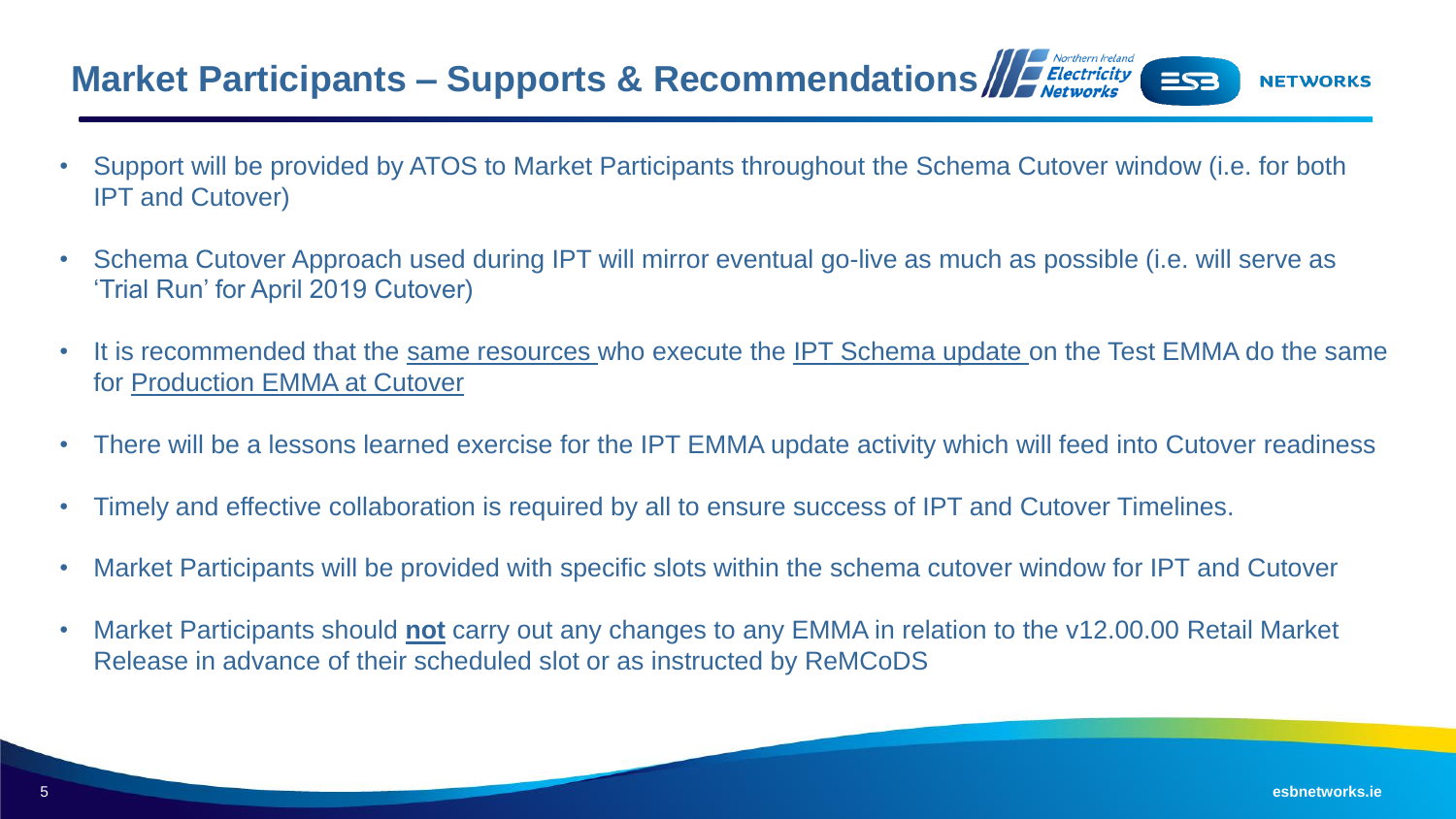### **IPT - Upcoming Market Tasks**



| <b>Phase</b>                                                    | <b>Activity</b>                                                                       | <b>Start Date</b> | <b>End Date</b> |
|-----------------------------------------------------------------|---------------------------------------------------------------------------------------|-------------------|-----------------|
| <b>IPT Preparation</b>                                          | Confirm Connectivity for all IPT EMMAs @ V11.00.00 (999) - OVERDUE                    | Wed 02/01/19      | Tue 08/01/19    |
|                                                                 | Supplier workshop to walk through the Self Service Release Pack                       | Wed 23/01/19      | Wed 23/01/19    |
|                                                                 | MPs update IPT Test EMMA using Self Service Approach                                  | Tue 05/02/19      | Thu 07/02/19    |
|                                                                 | Atos provide support to MPs during update window                                      | Tue 05/02/19      | Thu 07/02/19    |
|                                                                 | MPs confirm successful Connectivity Test to Atos @ V12.00.00 (999)                    | Tue 05/02/19      | Thu 07/02/19    |
|                                                                 | MPs confirm Final Connectivity Test to Atos @ V12.00.00 in advance of IPT start (999) | Mon 18/02/19      | Wed 20/02/19    |
|                                                                 | MPs capture lessons learned and share with Atos                                       | Mon 18/02/19      | Fri 22/02/19    |
| <b>Publication of</b><br>V <sub>12.00.00</sub><br><b>Schema</b> | Send V12,00,00 schema files to MPs                                                    | Mon 28/01/19      | Mon 28/01/19    |
| <b>IPT</b> Execution                                            | <b>Execution Period</b>                                                               | Mon 25/02/19      | Fri 15/03/19    |

• Retail Market IPT Plan for Market Release V12.00.00 <https://rmdservice.com/2018/08/08/assurance-ipt-preparation/>